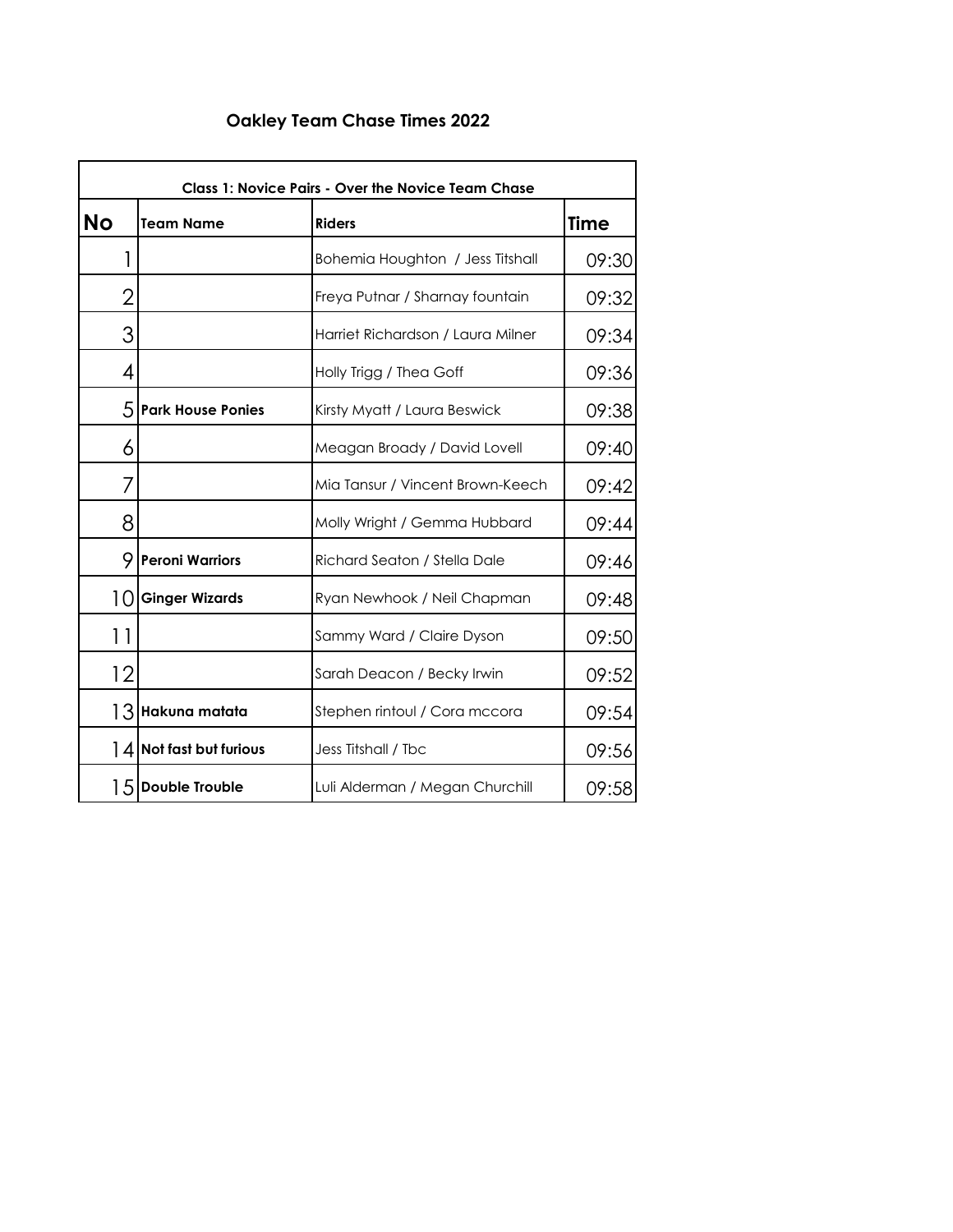| <b>Class 2: Novice Team Chase Optimum Time</b><br><b>Team Name if</b> |                               |                                                                 |             |  |
|-----------------------------------------------------------------------|-------------------------------|-----------------------------------------------------------------|-------------|--|
| <b>No</b>                                                             | applicable                    | <b>Riders</b>                                                   | <b>Time</b> |  |
|                                                                       | <b>Dapper Dobbins Hedge</b>   | Alex-Paige Salmon / Isabel Bunting /                            |             |  |
|                                                                       | 16 Leapers                    | Ellen Bate / Amy Cooper                                         | 10:15       |  |
|                                                                       | <b>Dapper Dobins Foxy</b>     | Alice hodges / Izzy Ford / Phoebe                               |             |  |
|                                                                       | 17 Ladies                     | west / Cecile Holland                                           | 10:18       |  |
|                                                                       | <b>Dapper Dobbins Hedge</b>   | Alisha Evans / Megan Newham /                                   |             |  |
|                                                                       | 18 Hurdlers                   | Sophie Edwards / Annie Brown                                    | 10:21       |  |
|                                                                       |                               |                                                                 |             |  |
| 19                                                                    | a chapter of chandlers        | alon so / a leesha / a den / jas min                            | 10:24       |  |
|                                                                       |                               | Amber Franklin / Olivia McDonagh /                              |             |  |
|                                                                       | 20 Three Musketeers           | Taiya Mehta /                                                   | 10:27       |  |
|                                                                       |                               | Ava Sambrook / Jade Stokes /                                    |             |  |
| 21                                                                    | Hold on and hope              | Jaime Stokes / Maria Roberts                                    | 10:30       |  |
|                                                                       |                               | Carol Capener / Pip Ward-Barber /                               |             |  |
| 22                                                                    | <b>The Pink Ladies</b>        | Fo Baxter / Zoe Thrower                                         | 10:33       |  |
|                                                                       |                               | Charlotte Berryman / Ryan Hagger                                |             |  |
|                                                                       | $23$ Almost all grey          | / Ay Cordy / Becca Hall                                         | 10:36       |  |
|                                                                       |                               | Christine Mead / Annemarie Ryan /                               |             |  |
|                                                                       | $24$ Team chase virgins       | Emilia Hodgson West / Mandy Ellis                               | 10:39       |  |
|                                                                       |                               | Claire douglas / Lottle Deverall /                              |             |  |
|                                                                       | 25 Champagne campaign         | Emma Deverall / Amelia smart                                    | 10:42       |  |
|                                                                       | The tarmers                   | Emma Spenser / Mickey McGrath /                                 |             |  |
| 26                                                                    | <b>Bloodhounds</b>            | Jo Di Salvo / Heather Moodie                                    | 10:45       |  |
|                                                                       |                               | Flora Birkmyre / Katinka Becket /                               |             |  |
| 27                                                                    | <b>Tedworth tearaways</b>     | Archie. Loweth / Izzy becket                                    | 10:48       |  |
|                                                                       |                               | Hannah Alexander / Kate Howlett /                               |             |  |
|                                                                       | 28 Equine Career-ers          | Hazel Wright / Laura Turner                                     | 10:51       |  |
|                                                                       |                               | Hollie Heritage / Louise Ball / Sinead                          |             |  |
| 29.                                                                   | <b>Kick on Dapper Dobbins</b> | Fincham / Sarah Payne                                           | 10:54       |  |
|                                                                       |                               | Jessica Grainger / Michelle Edden /                             |             |  |
|                                                                       | 30 Its The Need For Speed     | Charlotte Robinson / Isabelle Aris                              | 10:57       |  |
| 31                                                                    | <b>Team Gin Chasers</b>       | Jo Penlington / Fiona Iszchak /<br>Steph Staples / Georgie Howe |             |  |
|                                                                       |                               |                                                                 | 11:00       |  |
|                                                                       | 32 The Froglands Fillies      | Sammy Ward / Claire Dyson / Eve<br>Eggington / Becky West       | 11:03       |  |
|                                                                       |                               | John simpson / Helen Hart / Pippa                               |             |  |
|                                                                       | 33 Cotswold Mixed Pack        | Harvey / Ruby                                                   | 11:06       |  |
|                                                                       |                               | Katie Fleming / Claire Fleming /                                |             |  |
|                                                                       | 34 The Hooray Henries II      | Emma Haywood / Jodie Lee                                        | 11:09       |  |
|                                                                       |                               | Kinsey Petyt / Briony King / Shauna                             |             |  |
|                                                                       | 35 Dapper Dobbins Dames       | Robinson / Amber Fitzhugh                                       | 11:12       |  |
|                                                                       |                               | Kirsty Anderson / Siobhan Brown /                               |             |  |
|                                                                       | $36$ Blind leading the Blind  | Gabi Morley / Rachel Jones                                      | 11:15       |  |
|                                                                       |                               | IIIly rosehall / georgina mckewan /                             |             |  |
|                                                                       | 37 bitless OR brainless       | laura street / mark smith                                       | 11:18       |  |
|                                                                       | <b>Dapper Dobbins hedge</b>   | Liz Shipley / Andrew Pullen / Eleanor                           |             |  |
|                                                                       | 38 hopping hooligans          | Rice-Birchall / Ellie Coales                                    | 11:21       |  |
|                                                                       |                               | Lizzie Brown / Sally Hayes / Fiona                              |             |  |
| 391                                                                   | <b>Won or Booze</b>           | Gordon - Clarke / Catherine Hood                                | 11:24       |  |
|                                                                       |                               | Lucinda licehurst / Tembi                                       |             |  |
|                                                                       | $40$ The Bog Donkeys          | Baxendale / Allegra Hindes /                                    | 11:27       |  |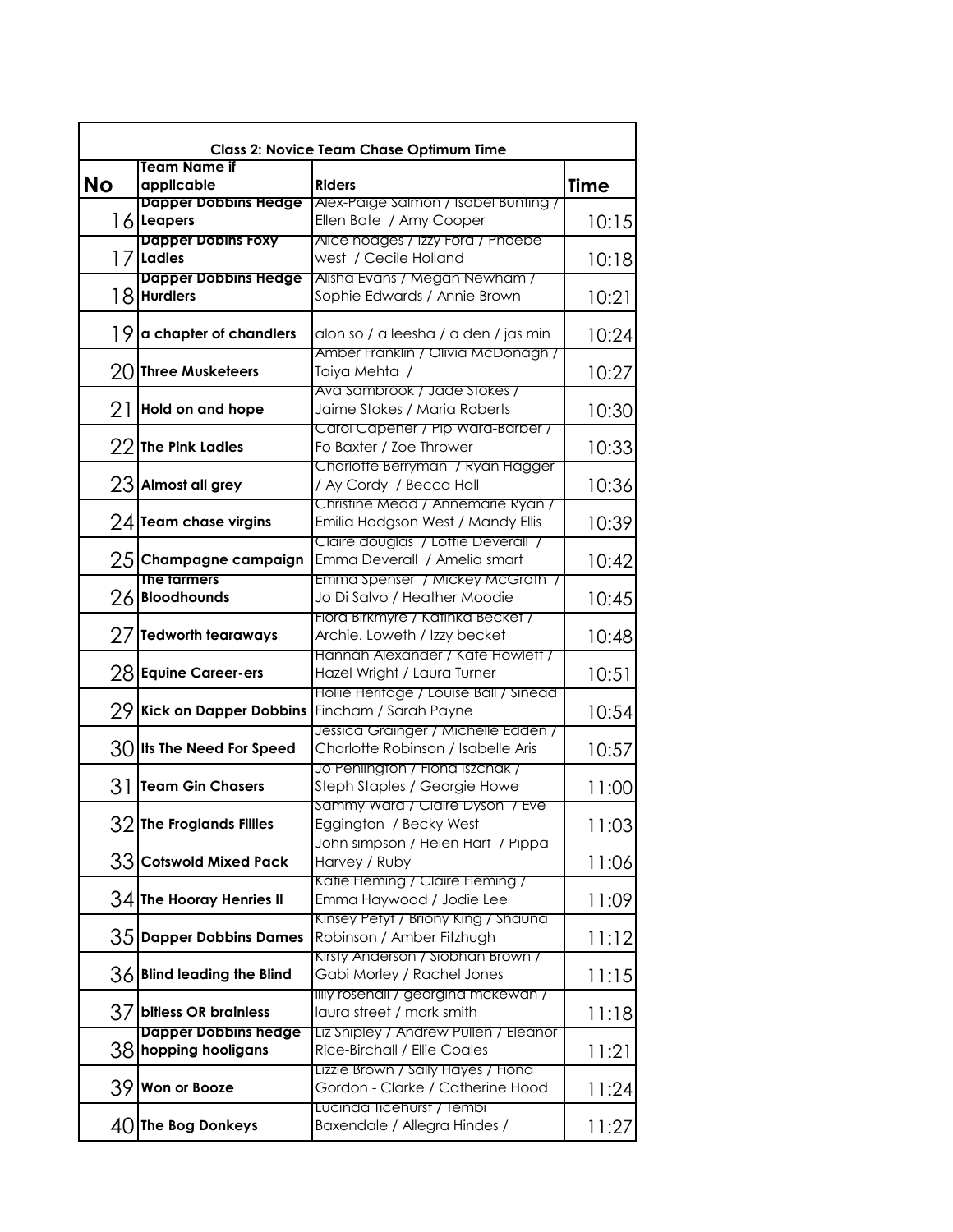|                              | Lucy Care / Amy White / Ella White /                                        |       |
|------------------------------|-----------------------------------------------------------------------------|-------|
| 41<br><b>Connemara Chaos</b> | Rachel Abra                                                                 | 11:30 |
| 42 Wonky Wobblers            | Meg Munro / Conall McGrath / Ibc                                            | 11:33 |
| $43$ lirish dafts            | minnie hall / claudia seers / kirsty<br>newman / charlotte jakes            | 11:36 |
| 44 Champagne Stompers        | Pam Lloyd / Peter Gyldard / Emma<br>Field / TBC                             | 11:39 |
| 45 Beaglin' Rascals          | Paul McKenzie / Rebekah Adshead<br>/ ANDREW MASON / Emma Tyler              | 11:42 |
| 46 Spring Chickens           | Romilly Banks / Kimi Cleaver Rice /<br>Sophie Seymour / Daniel Coutts       | 11:45 |
| $47$ Bicester bitches        | Ruby sloman / lasha Jefcoafe /<br>Olivia Scott / Leah bridewell             | 11:48 |
| $48$ Rio Rejects             | / Nicola Marston / Emma Chappel-<br>Hyam                                    | 11:51 |
| 49 More Cunning Stunts       | Sarah Shoemark / ././.                                                      | 11:54 |
| 50 Dodgy Jammers             | Sian Bates / Catrin Crawshaw /<br>Gina Williams / Emily Martin-Jones        | 11:57 |
| 51<br>Sofa 2 Saddle          | Sian Bosley / Rachel Gabe / Jen Le<br>Miere / Jan Le Miere                  | 12:00 |
| 52 Pass The Port             | Stacey Smith / Molly Morrison /<br>Holly Burns /                            | 12:03 |
| 53 Cool and the gang         | Stacie slater / Dani Camtield /<br>Adrian wood / Andy perry                 | 12:06 |
| 54 Get On Dapper Dobbins     | Iabitha Smith / Isabelle Smith /<br>Chris Price / Natalie Forster           | 12:09 |
| 55 Team O'Shea               | Oa€ <sup>1</sup> mshea / scarlett Oa€ <sup>1</sup> mshea /<br>Sarah Edwards | 12:12 |
| 56 Bottom's Up!              | Loe Edwards / Beth Bullen / Ida<br>Thore / Eliza Wadd                       | 12:15 |
| 57<br>a bit more brainless   | lilly rosehall / georgina mckewan /<br>a mee / ben ledell                   | 12:18 |
|                              |                                                                             |       |
|                              |                                                                             |       |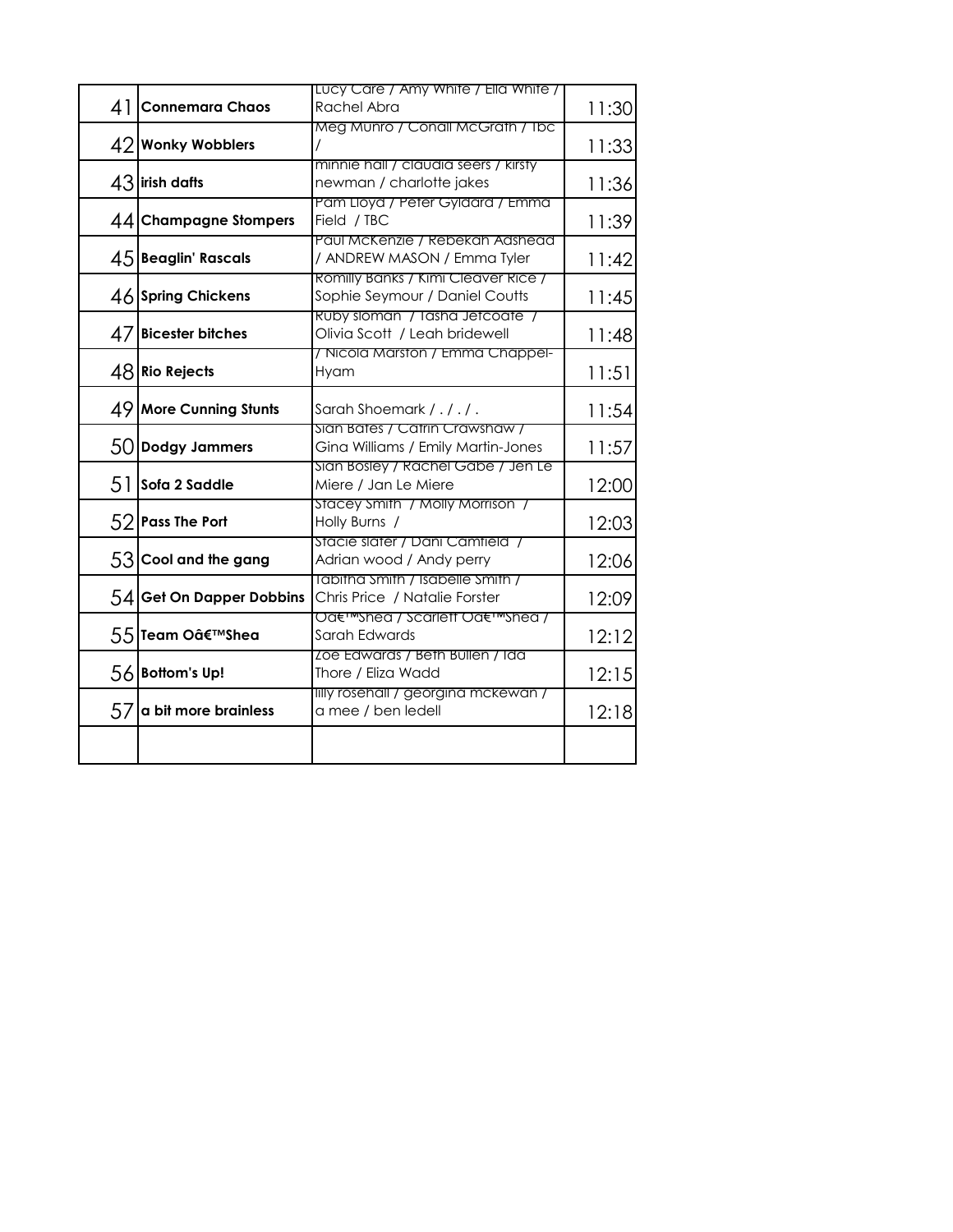| <b>Class 3 Novice Team Chase Speed</b><br><b>Team Name if</b> |                                           |                                                                       |             |  |
|---------------------------------------------------------------|-------------------------------------------|-----------------------------------------------------------------------|-------------|--|
| No                                                            | applicable                                | <b>Riders</b>                                                         | <b>Time</b> |  |
|                                                               | 58 Fitz and starts Again                  | George Kennedy / Ellie Summers /<br>Beth Curtis /                     | 12:40       |  |
|                                                               | 59 Dapper Dobbin Damsels                  | Abi Afkinson / Liz Shipley / Laura<br>Davies / TBC                    | 12:44       |  |
|                                                               | $60$ Foxxed Up                            | Ali Sherwin / Gary Thorpe / Heidi<br>Holder / Sally Price             | 12:48       |  |
| 61                                                            | The Why Nots                              | Amelia Newman / / /                                                   | 12:52       |  |
| 62                                                            |                                           | Anne Grindal / Lauren Haywood /<br>Islay Maclaren / TBC               | 12:56       |  |
|                                                               | 63 Fox Grant Hereford                     | Bryan Allan / John Bowen / Jammy<br>Taylor / Olivia Lees              | 13:00       |  |
|                                                               | $64$ Hooray Henries                       | Claire Flemming / Kate Flemming /<br>Chris Price / Maxine Winston     | 13:04       |  |
|                                                               | $65$ bitless, brainless or both           | d awn / g eorge / mo rice / lil ee                                    | 13:08       |  |
|                                                               | <b>Dapper Dobbins Hedge</b><br>66 Hunters | Gemma Wray / Michelle Ihurlow /<br>Amy Jones / Michelle Weaver        | 13:12       |  |
| 67                                                            | <b>Beginner Boring Gorings</b>            | Gina Weare / Matt Braxton / Kate<br>Brooks /                          | 13:16       |  |
|                                                               | $68$ Gin'll Fix it                        | Jess Moody / Rachel Moxon /<br>Kayleigh Pinto / Charlie Mannion       | 13:20       |  |
|                                                               | 69 Yet More Cunning Stunts                | Lucy Smith $/$ . $/$ . $/$ .                                          | 13:24       |  |
|                                                               | 70 Running On Rum                         | Rachael Patterson / Emma Nicholls<br>/ Toni Ainscough / Lucilla Paull | 13:28       |  |
| 71                                                            | <b>Extra Cunning Stunts</b>               | Sally Newton / ././.                                                  | 13:32       |  |
|                                                               | 72 Deer Park Devils                       | Victoria Gregg / Mark Cubberley /<br>Ocky Walters / Hannah Marsh      | 13:36       |  |
|                                                               | 73 Team Ride Away                         | x x / x / x / x                                                       | 13:40       |  |
|                                                               | 74 Fitz And Starts                        | Kerrie Kennedy / Beth Blackman /<br>Emma Roughton / Ellie Summers     | 13:44       |  |
|                                                               | 75 Fox Grant Cubs                         | Abi Byrd / Ruth Cook / John Bowen<br>/ Olivia Lees                    | 13:48       |  |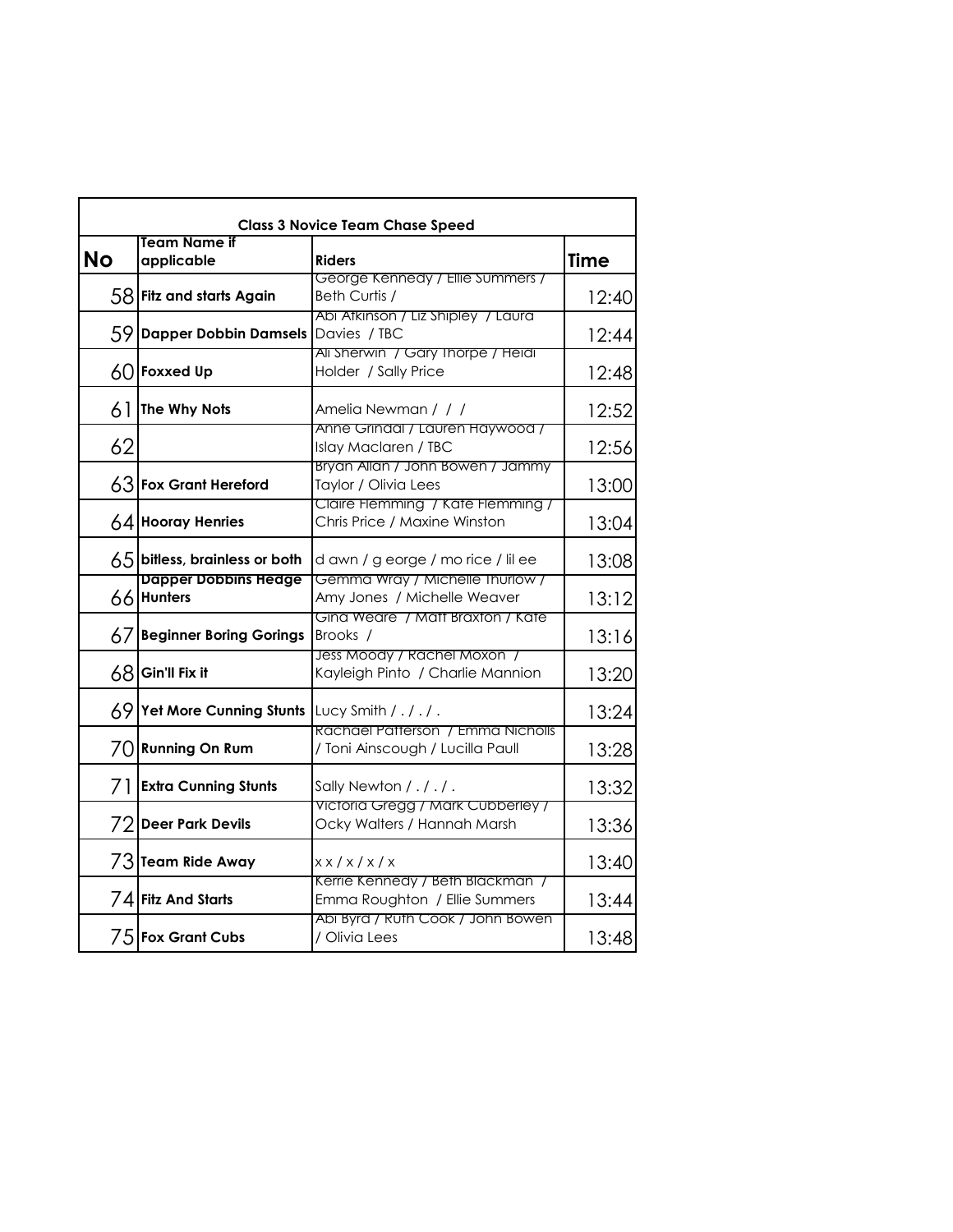| Class 4: Intermediate Team Chase - Speed |                                   |                                                                     |             |
|------------------------------------------|-----------------------------------|---------------------------------------------------------------------|-------------|
| <b>No</b>                                | <b>Team Name if</b><br>applicable | <b>Riders</b>                                                       | <b>Time</b> |
|                                          | 76 Fox Grant Dot Com              | Phil Nicholls / Jamie Goss / Anna<br>Stone / William Fox Grant      | 14:15       |
|                                          | 77 The Cunning Stunts             | Sarah Milsom / . / . / .                                            | 14:19       |
|                                          | 78 Eternal optimists              | Maurice linehan / Edward<br>chamberlain                             | 14:23       |
|                                          | 79 Fox Grant All Stars            | Caroline Taylor / David Williams /<br>Anne Grindall / Bryan Allan   | 14:27       |
|                                          | 80 Team Getaway                   | Charley Oakhill / Sarah Meredith /<br>Suze Tucker / Tom Guilding    | 14:31       |
| 81                                       | The Wishful Thinkers              | Hannah Mahon / John Wottord /<br>Jane Mallalieu / Simon Coady       | 14:35       |
|                                          | 82 Heythrop chasers               | Ellie williams / Georgie williams /<br>William badlan /             | 14:39       |
|                                          | 83 Boring Gorings                 | Fred French / Dai Harrison /<br>Llywellyn Harrison /                | 14:43       |
|                                          | 84 Pheasant Pluckers              | Geoff Bridges / Michael Dungworth<br>/ Rachel Burton / Will Fraser  | 14:47       |
|                                          | 85 Fox Grant Thrusters            | Anna Stone / Rachel Pitcher /<br>Poppy Clarke / Max Comley          | 14:51       |
|                                          | 86 Hope springs eternal           | Simon coady / Ed chamberlain /<br>Claire Angus / Joe Stephenson     | 14:55       |
|                                          | 87 More Boring Gorings            | Gina Weare / Caroline Holliday /<br>Dai Harrison / Kate Brooks      | 14:59       |
|                                          | The Not So Leggy<br>88 Blondes    | Lucy Varley / Olivia Pember / Beth<br>Edwards / TBC                 | 15:03       |
| 891                                      | <b>Gungho Gangsters</b>           | Meg Munro / Amber Fitzhugh /<br>Conall McGrath /                    | 15:07       |
|                                          | $90$ The Cupid Stunts             | Mollie Paxtord / Sue Tideswell /<br>Susannah Stanning / Sarah Short | 15:11       |
| 91                                       | <b>Burley blazers</b>             | Nicky hanbury / Sophie hanbury /<br>Rowan cope / Marina bealby      | 15:15       |
| 92                                       | Fox Grant Dot Com Too             | Phil Nicholls / Jack Quinlan / Iash<br>Wright / Max Comley          | 15:19       |
|                                          | 93 Over optimists                 | Simon coady / Ida thore / Hannah<br>darpoe /                        | 15:23       |
|                                          | 94 Team Ride Away 5               | x x / x / x / x                                                     | 15:27       |
|                                          | 95 Team Ride Away 4               | x x / x / x / x                                                     | 15:31       |